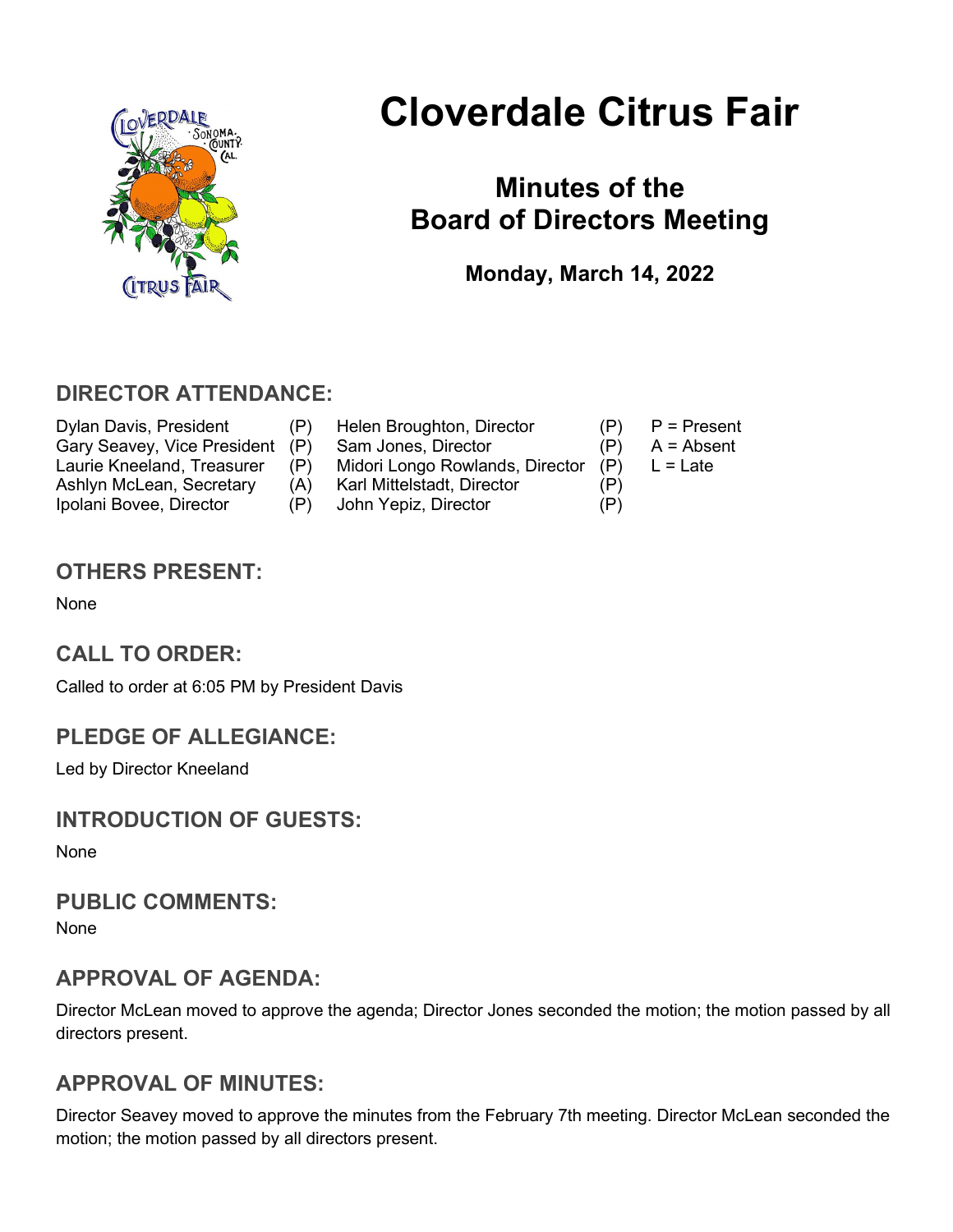## PRESIDENT'S REPORT:

Fair preparations are well underway. President Davis expressed his gratitude for everyone's work and flexibility.

## CEO REPORT:

Citrus Fair: All marking and publicity is confirmed; entries and contest registrations are still light and Board members are asked to encourage entries from their contacts in the community. Directors were thanked for their assistance in engaging with the fair's social media content.

Fire & Earthquake Safety Expo: The fair is handling printed material, signage, and is receiving the donations and paying the various expenses.

Staff: Colleen Hale will be joining the staff on a part time basis; moving to full time as she transitions from her current position.

## STANDING COMMITTEE REPORTS:

#### Finance - Discussion

- Director Kneeland, reported the following as of February 28, 2022: Petty Cash = \$200.00, Change Fund = \$200.00, ATM Change Fund of \$1860.00, Operating = \$149,293.13, and Savings = \$1,756,698.75 for a total of \$1,908,251.88. Director Kneeland presented the final January balance sheet and the final 2021 Financial report.
- Director Longo moved to approve the finance report. Director Jones seconded the motion; the motion passed unanimously by all directors present.
- Director Mittelstadt moved to approve the final January balance sheet. Director McClean seconded the motion; the motion passed unanimously by all directors present.
- Director Seavey moved to approve the 2021 final financial report. Director Broughton seconded the motion. The motion passed unanimously by all directors present.

#### Buildings & Grounds

● Director Mittelstadt reported that electrical upgrades are needed in the shop to ready it for an air compressor.

#### Bylaw and Policy

● No report.

#### FAIRTIME COMMITTEE REPORTS:

Ambassador Program

● Director Seavey reported that the group was ready to go with the program, has a general layout of the Queen retirement presentation, and will do a walk-through this evening.